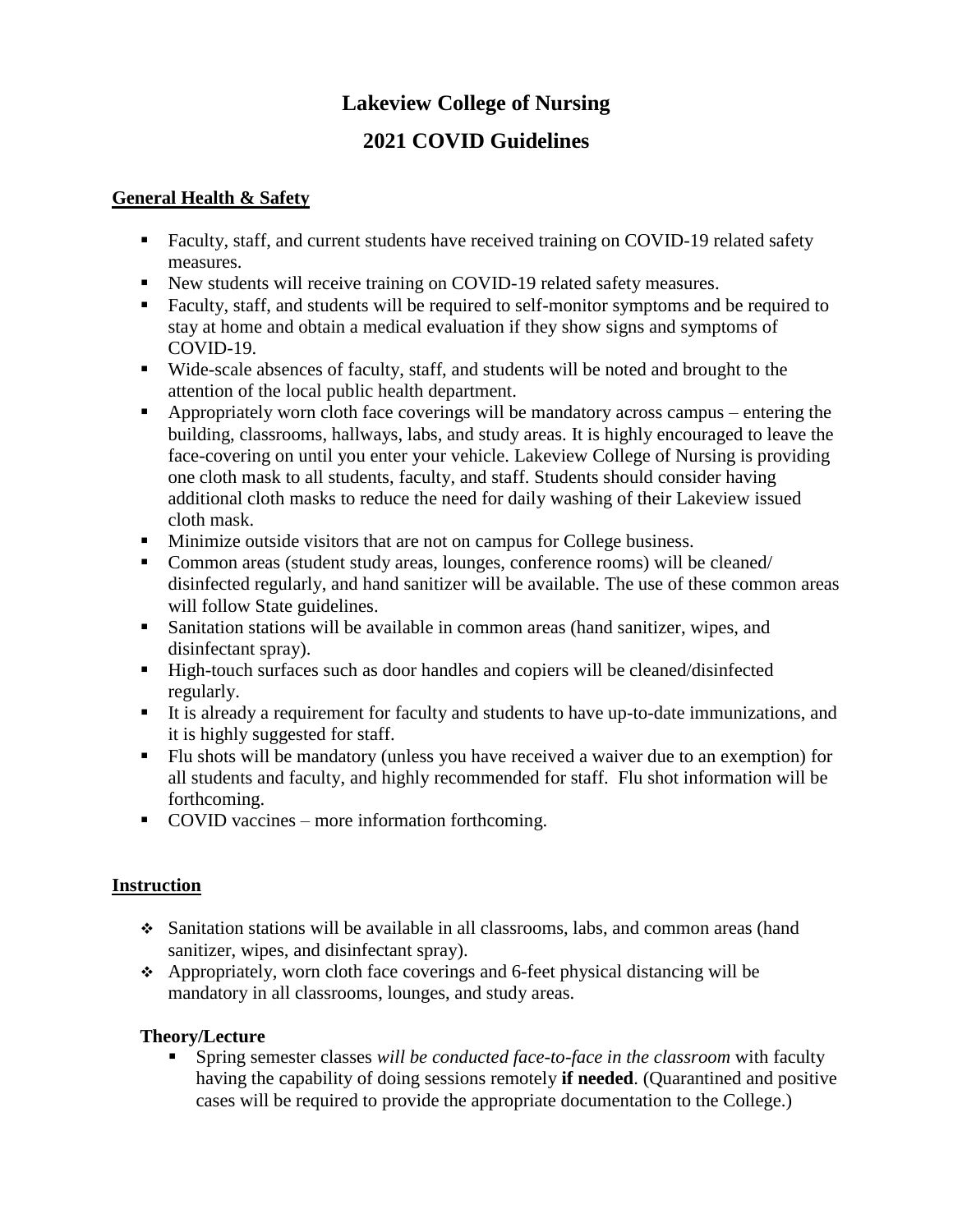- Faculty will be ready to move all aspects of courses online with synchronous learning, *if necessary*. Synchronous learning is remote learning in real-time, for example – class is Monday 1-4, students will be online virtually at the same time).
- The guidelines on 6-feet physical distancing and facial masks will be mandatory, as well as no more than 50 in a room at one time.
- Students who have been exposed or have symptoms of COVID-19 must immediately contact Dr. Stuckey.
- Courses and classroom schedules have been slightly adjusted to create physical distancing, safer traffic flow, and timely sanitation.
- Accommodations will be made, where possible, for vulnerable or at-risk groups, and for students unable to be on campus due to COVID-19 exposure or symptoms.

### **Lab and Clinicals**

- Labs and Clinicals will be in-person as scheduled.
- Students will need to stay home if they are not feeling well and will be sent home if they begin to show COVID-19 symptoms. Students must communicate with their clinical instructor and course coordinator before the absence.

# **Campus Life**

- The size of gatherings will be limited to 50 persons with social distancing and facial coverings. (More details on each event will be forthcoming)
	- White Coat Ceremony, conducted in the classroom by groups and dates will be announced in class.
	- \* Research Day will be conducted virtually.
	- Commencement TBD.
- Personal travel Students who travel to a high-risk area identified by the CDC or IDPH must meet with Dean Stuckey to discuss the return to campus.

#### **Testing and Notification**

- **Lakeview will follow the guidance of IDPH and our local health department(s) if they** determine that surveillance testing becomes necessary for a specific location.
- In coordination with the local public health department(s), monitoring, tracking, and tracing positive cases identified on campus may be necessary to help notify individuals at risk for infection and to lessen the spread.
- COVID-19 testing is available throughout the community
- Local public health departments will be provided test results based on required local, state, and federal regulations.